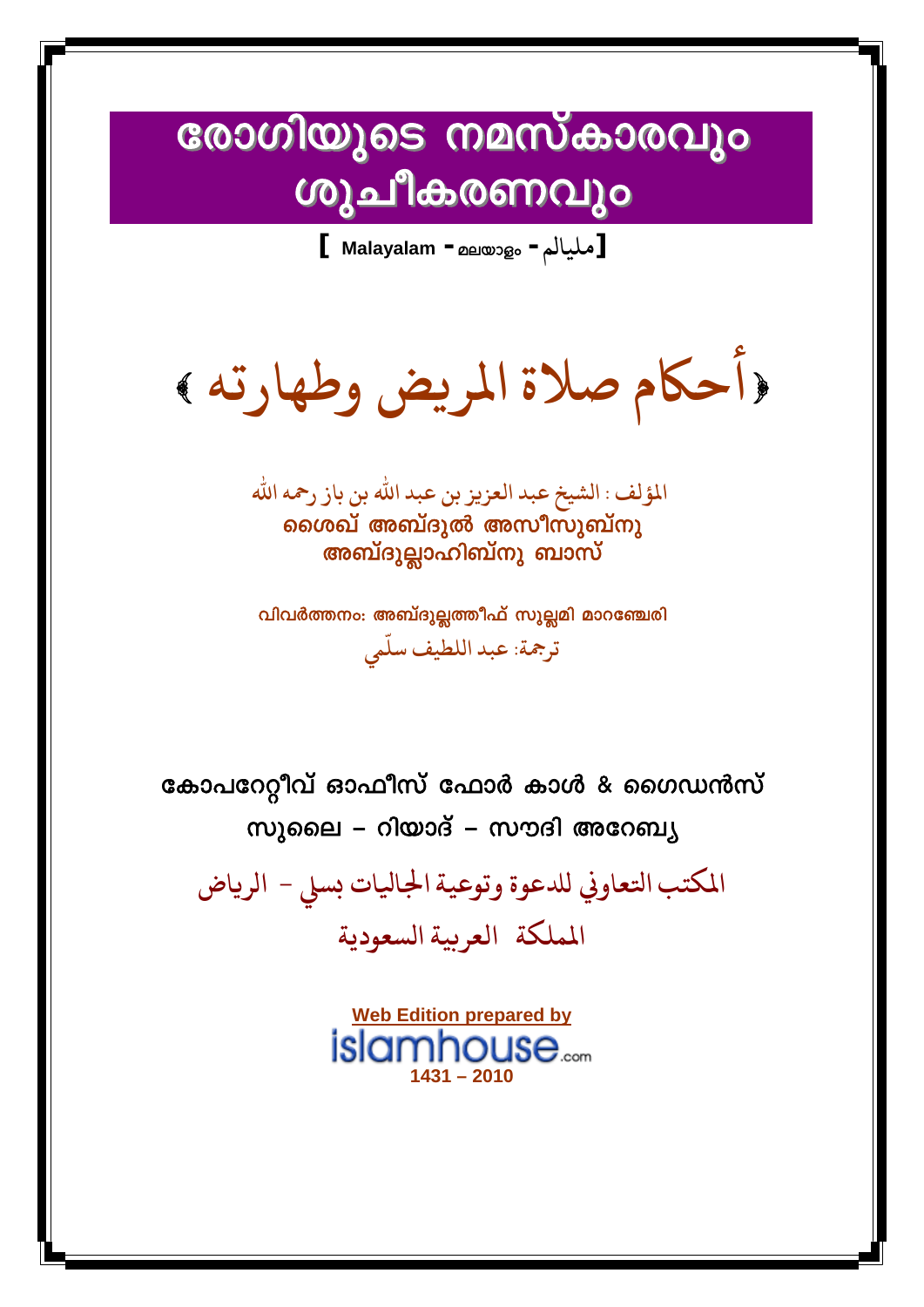بسم الله الرحمن الرحيم

ലോകരക്ഷിതാവായ അല്ലാഹുവിന് സ്തുതി. പ്രവാചകശ്രേഷ്ഠൻ കുടുംബത്തിലും, മുഹമ്മദ് നബി(ﷺ)യിലും, അനുചരന്മാരിലും സമാധാനവും വർഷിക്കട്ടെ. രോഗിയുടെ നമസ്കാരം, നന്മയും ശുചീകരണം എന്നിവയുമായി ബന്ധപ്പെട്ട ഏതാനും വിധികളാണ് ഈ ലഘു ലേഖനത്തിലെ ഉള്ളടക്കം.

ശുദ്ധിയുണ്ടായിരിക്കുക എന്നത് നമസ്കാരത്തിന് മതനിയമ മാണ്. അംഗശുദ്ധി വരുത്തലും, മാലിനൃങ്ങൾ നീക്കം ചെയ്യലും ശരീരവും, സാധുവാകാനുള്ള നിബന്ധനകളാണ്. നമസ്കാരം വസ്ത്രവും, നമസ്കാര സ്ഥലവുമെല്ലാം വൃത്തിയുള്ളതായിരിക്കണം.

തെയ്യാറെടുക്കുന്നവൻ നമസ്കാരത്തിന് ചെറിയ അശ്വദ്ധി നീക്കാൻ അംഗശുദ്ധി വരുത്തുകയും, വലിയ അശുദ്ധിയുണ്ടെങ്കിൽ കുളിക്കുകയും വേണം. മലമൂത്ര വിസർജ്ജനം നടത്തിയാൽ അംഗശുദ്ധി വരുത്തുന്നതിന് മുമ്പ് വെള്ളമോ കല്ലോ ഉപയോഗിച്ച് ശൗച്യം ചെയ്യണം. വൃത്തി പൂർണ്ണമായി കൈവരിക്കാൻ വേണ്ടിയത്രെ ഇത്.

#### ചില പ്രത്യേക നിയമങ്ങൾ

മലമൂത്ര വിസർജ്ജനം കഴിഞ്ഞാൽ വെള്ളം കൊണ്ട് ശൗച്യം ചെയ്യേണ്ടതാണ്. ഉറങ്ങിയവനും കീഴ്വായു പുറത്ത് പോയവനും ചെയ്യേണ്ടതില്ല. അംഗശുദ്ധിവരുത്തിയാൽ ഇവർ മതി. ശൗച്യം മാലിനുങ്ങൾ നിക്കുകയ്ാണല്ലൊ ശൗച്യം കൊണ്ടുള്ള ലക്ഷ്യം.

ഉപയോഗിച്ച് ശൗച്യം ചെയ്യുന്നതിനുപകരം വെള്ളം കല്ലോ അതു പോലുള്ള മററു വസ്തുക്കളോ ഉപയോഗിക്കാം. എന്നാൽ ശുദ്ധിയുള്ള മൂന്ന് കല്ലിൽ കുറയരുത്.

നബി(ﷺ)പറയുന്നത് നോക്കൂ.

من استجمر فليوتر (البخاري)

''കല്ല് ഉപയോഗിച്ച് ശൗച്യം ചെയ്യുന്നവൻ ഒററയാക്കട്ടെ'' (ബുഖാരി) മറെറാരു നബിവചനം ഇങ്ങിനെയാണ്.

إذا ذهب أحدكم إلى الغائط فليذهب معه بثلاثة أحجار، فإنها تجزئ عنه (أبو داود)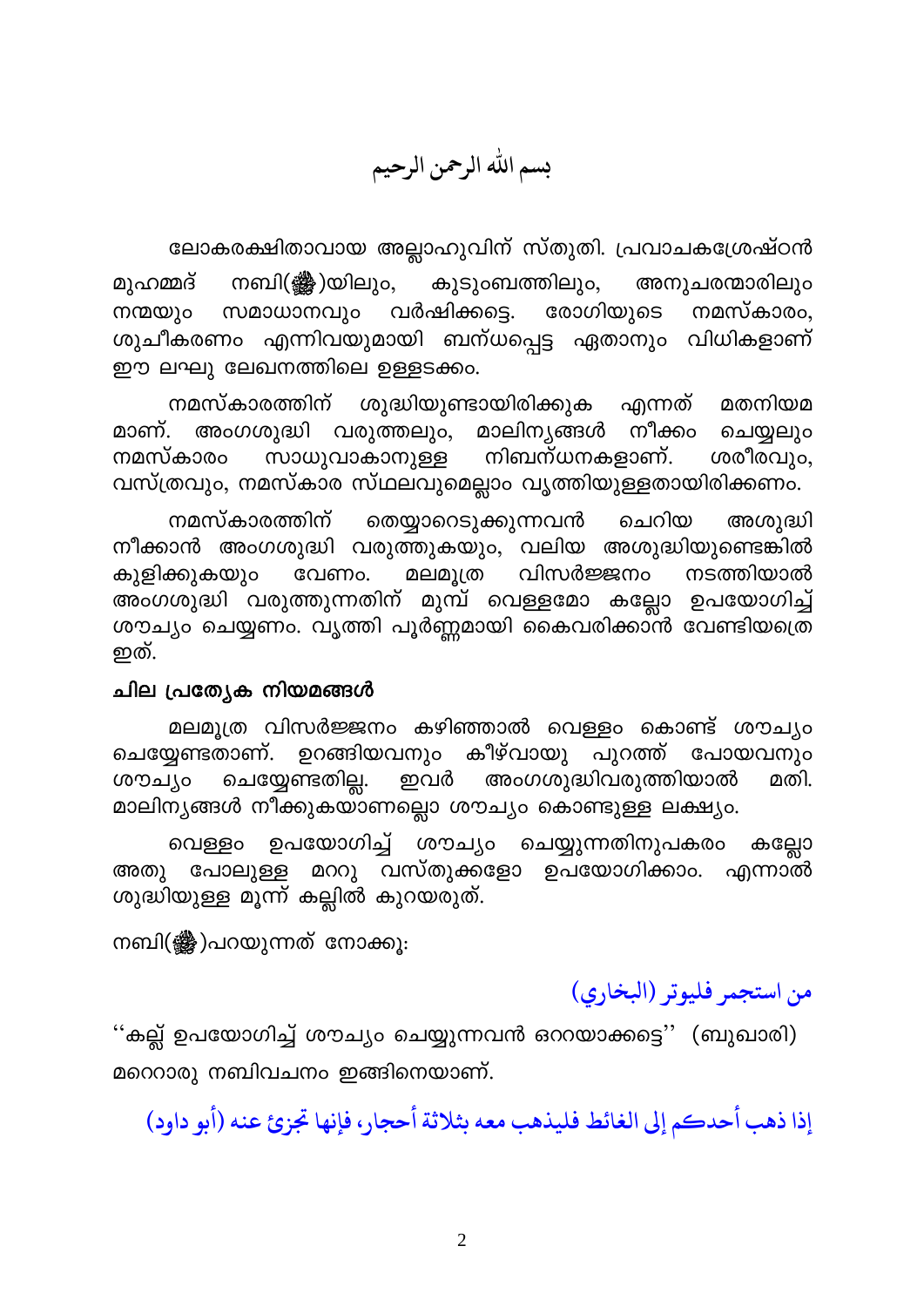''നിങ്ങളിലാരെങ്കിലും വിസർജ്ജന സ്ഥലത്തേക്ക് പോകുമ്പോൾ കല്ലുകൾ കൊണ്ട്പോകട്ടെ, ശുചീകരണത്തിന് അത് മതി.'' മൂന്ന് (അബൂദാവൂദ്) മൂന്നിൽ കുറഞ്ഞ കല്ലുകൾ ശൗച്യം ചെയ്യാൻ ഉപയോഗിക്കുന്നത് നിരോധിച്ചുകൊണ്ടുള്ള ഹദീസ് ഇമാം മുസ്ലിം ്<br>നിവേദനം ചെയ്തിട്ടുണ്ട്.

ചാണകം, എല്ലുകൾ, ഭക്ഷ്യവസ്തുക്കൾ, പവിത്രത കൽപ്പി ക്കേണ്ട വസ്തുക്കൾ ഇവകൊണ്ടൊന്നും ശൗച്യം ചെയ്യാൻ പാടില്ല. കല്ല്, ടിഷ്യു മുതലായ വസ്തുക്കൾ ഉപയോഗിച്ച് വൃത്തിയാക്കിയ ശേഷം വെള്ളം കൊണ്ട് ശൗച്യം ചെയ്യുന്നതത്രെ ഉത്തമം. മാലിന്യം .<br>നീക്കുകയും പിന്നീട് വെള്ളം കൊണ്ട് ശുദ്ധിവരുത്തുകയും ചെയ്യു മ്പോൾ ശുചിത്വം പൂർണ്ണമായി. എന്നാൽ ഒരാൾക്ക് കല്ല് പോലുള്ള ശുചീകരണത്തിന് വെള്ളമോ വസ്തുക്കളോ ഉപയോഗിക്കുവാൻ സ്വാതന്ത്ര്യമുണ്ട്.

അനസ്(ക്ലും)വിൽ നിന്ന് നിവേദനം ചെയ്യപ്പെട്ട ഒരു ഹദീസ് കാണുക:

## كان النبي صلى الله عليه وسلم يدخل الخلاء فأحمل أنا وغلام نحوي إداوة من مـاء وعـنزة فيستنجى بالماء (متفق عليه)

''നബി(▒) വിസർജ്ജന സ്ഥലത്തേക്ക് പ്രവേശിക്കുമ്പോൾ കുട്ടിയും കൂടി ഒരു വെള്ള ഞാനും എന്നെപ്പോലുള്ള മറെറാരു പ്പാത്രവും ഒരു വടിയും വഹിച്ച് കൂടെപോകും അനന്തരം അദ്ദേഹം ആ വെള്ളം കൊണ്ട് ശൗച്യം ചെയ്യും.'' (മുതഫഖുൻ അലൈഹി)

# عن عائشة رضي الله عنها أنها قالت لجماعة من النسـاء مـرن أزواجكـنّ أن يسـتطيبوا بالماء، فإني أستحييهم، وإن رسول الله صلى الله كان يفعله .

സ്ത്രീകളോടായി ''ആയിഷ(ﷺ) ഒരിക്കൽ ഒരു സംഘം ഇപ്രകാരം പറഞ്ഞു 'നിങ്ങൾ നിങ്ങളുടെ ഭർത്താക്കന്മാരോട് വെള്ളം ശൗച്യം ചെയ്യാൻ നിർദ്ദേശിക്കുക. എനിക്ക് അവരോട് കൊണ്ട് തോന്നുന്നു. നിശ്ചയം നേരിട്ട് ഇത് പറയാൻ നബി(ﷺ) <u>පකෙ</u> അങ്ങിനെ ചെയ്യാറുണ്ടായിരുന്നു" (തുർമുദി).

വെള്ളമോ കല്ലോ ഇവയിലേതെങ്കിലും ഒന്ന് മാത്രം തിരഞ്ഞെടു ക്കുമ്പോൾ വെള്ളമാണ് ഉത്തമം. മാലിനും നീക്കി വൃത്തിയാക്കാൻ കൂടുതൽ നല്ലത് വെള്ളം തന്നെയാണല്ലൊ.

കല്ലുകൊണ്ട് മാത്രമാവുമ്പോൾ മൂന്ന് കല്ല് മതി. അതുകൊണ്ട<mark>്</mark> വൃത്തിയാവുന്നില്ലെങ്കിൽ നാലോ അഞ്ചോ ്ആയി വർദ്ധിപ്പിക്കാ വുന്നതാണ്. എപ്പോഴും ഒററയിൽ അവസാനിപ്പിക്കുന്നതാണ് ഉത്തമം.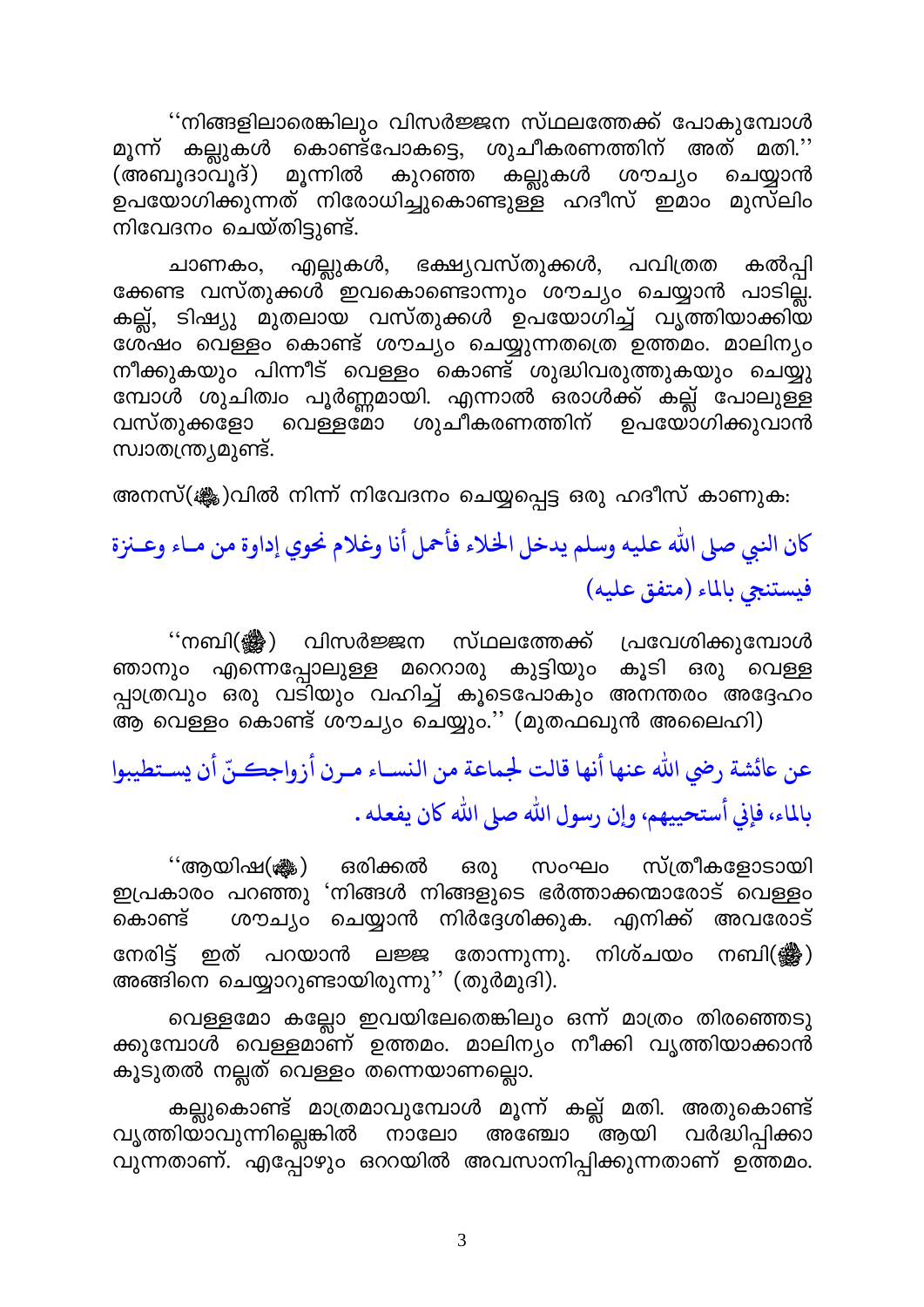കല്ല് ഉപയോഗിച്ച് ശൗച്യം ചെയ്യുമ്പോൾ ഒററയാക്കണം എന്ന നബിവചനം പ്രത്യേകം ഓർക്കുക.

കൈകൊണ്ട് ശൗച്യം ചെയ്യരുത്. സൽമാൻ(ജ്ജു) വലതു നിവേദനം ചെയ്ത ഹദീസിൽ ഇപ്രകാരം കാണാം.

نهانا رسول الله صلى الله عليه وسلم أن يستنجي أحدنا بيمينه (مسلم)

''നബി(▒) ഞങ്ങളെ വലതു കൈകൊണ്ട് ശൗച്യം ചെയ്യുന്നത് വിലക്കിയിരുന്നു''

മറെറാരു നബിവചനം കാണുക:

لا يمسكنّ أحدكم ذكره بيمينه وهو يبول، ولا يتمسح من الخلاء بيمينه (مسلم)

''നിങ്ങളിൽ ആരും തന്നെ മൂത്രിക്കുന്നതിനിടയിൽ വലതു കൈകൊണ്ട് ലിംഗം സ്പർശിക്കുകയോ, കാഷ്ടം തുടച്ചുകളയുകയോ ചെയ്യരുത്''. ഒരാൾ ഇടത് കൈ മുറിക്കപ്പെട്ടവനോ, ആ കൈക്ക് വെട്ടോ, മുറിവോ ഉള്ളവനോ ആണെങ്കിൽ വലതു കൈകൊണ്ട് ചെയ്യുന്നതിൽ വിരോധമില്ല. ഇനി ശരചും വല്ലവരും കല്ലും വെള്ളവും ഉപയോഗിച്ചാൽ വളരെ നല്ല്തുതന്നെ.

#### 00000

ഇസ്ലാമിക ശരീഅത്തിൻെറ എളുപ്പം ലാളിത്യം മുതലായവ പ്രഖ്യാപിതലക്ഷ്യങ്ങളാണ്. അതിനാൽ പ്രതിബന്ധങ്ങൾ ഉള്ളവർക്ക് നിർവ്വഹിക്കുവാൻ അല്ലാഹു ആരാധനാകർമ്മങ്ങൾ നിഷ്പ്രയാസ<u>ം</u> ഇളവുകൾ നൽകിയിരിക്കുന്നു.

അല്ലാഹു പറയുന്നു:

#### وما جعل عليكم في الدين من حرج (سورة الحج 78)

''മതകാര്യത്തിൽ യാതൊരു പ്രയാസവും നിങ്ങളുടെമേൽ അവൻ ചുമത്തിയിട്ടില്ല'' (സൂറ: ഹജ്ജ് 78)

#### يريد الله بكم اليسر ولا يريد بكم العسر (سورة البقرة 185)

''നിങ്ങൾക്ക് ആശ്വാസം വരുത്തുവാനാണ് അല്ലാഹു ഉദ്ദേശി ക്കുന്നത്. നിങ്ങൾക്ക് ഞെരുക്കം ഉണ്ടാക്കാൻ അവൻ ഉദ്ദേശിക്കുന്നില്ല'' (അൽബഖറ: 185)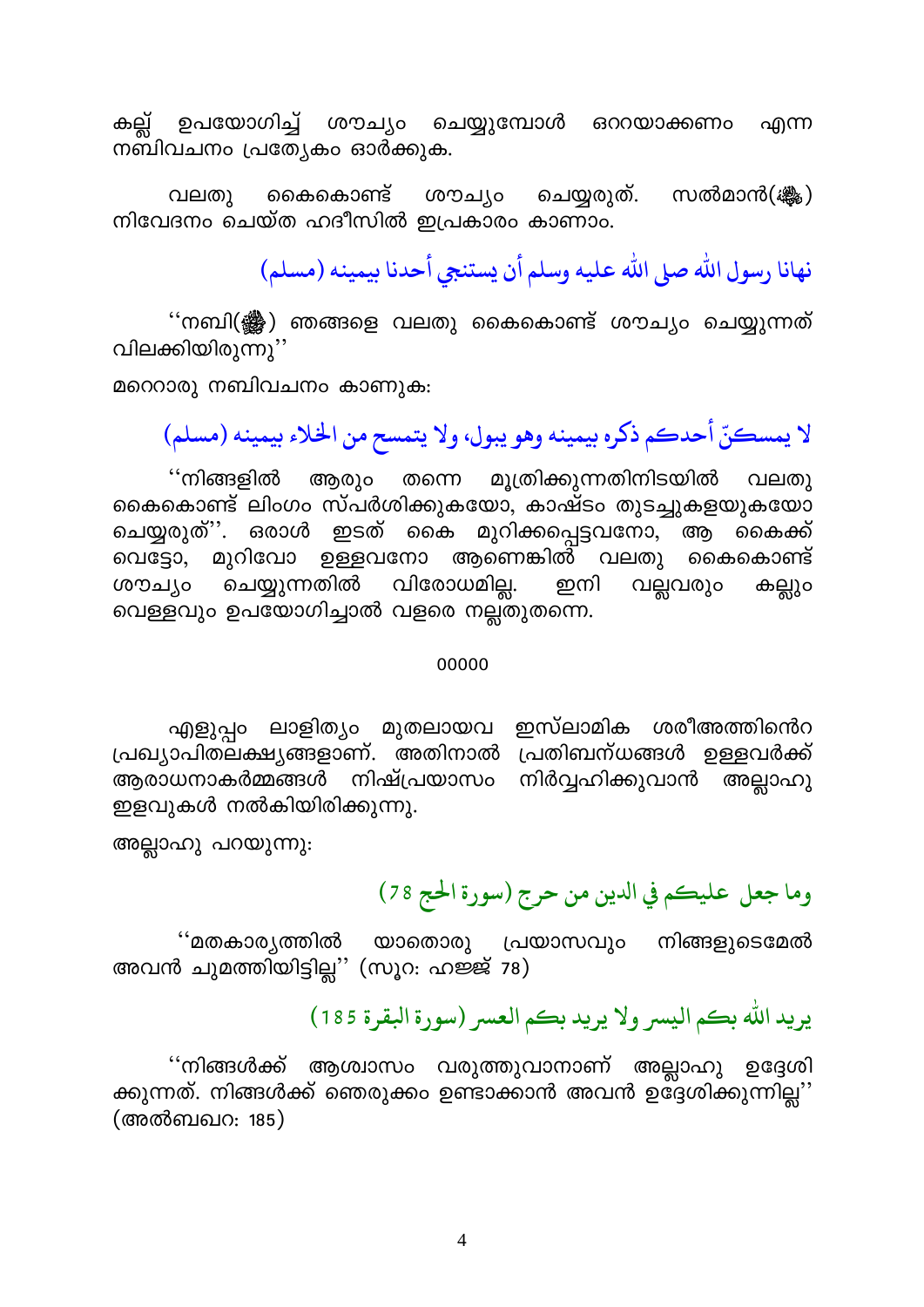മറെറാരു വചനം നോക്കു :

فاتقوا الله ما استطعتم (سورة التغابن 16)

''അതിനാൽ നിങ്ങൾക്ക് സാധ്യമായവിധം അല്ലാഹുവെ നിങ്ങൾ സൂക്ഷിക്കുക'' (സൂറ: തഗാബുൻ 16)

ഈ വിഷയത്തിൽ വന്ന ഒരു നബിവചനവും കൂടി ശ്രദ്ധിക്കുക:

إذا أمرتكم بأمر فأتوا منه مااستطعتم (البخاري)

''ഞാൻ നിങ്ങളോട് ഒരു കാര്യം കൽപ്പിച്ചാൽ സാധ്യമായത് നിങ്ങൾ ചെയ്യണം'' (ബുഖാരി)

അദ്ദേഹം പറഞ്ഞു: إِنَّ الْدينِ يسرِ (മതം എളുപ്പമാണ്).

രോഗശമനം വൈകുമെന്നോ രോഗം കൂടുമെന്നോ ഭയപ്പെടു മ്പോൾ വെള്ളംകൊണ്ട് അംഗശുദ്ധി വരുത്തുകയോ കുളിക്കുകയോ ചെയ്യുന്നതിന് പകരം തയമ്മും ചെയ്താൽ മതി. രണ്ട് കൈകളും ഒരു തവണ ശുദ്ധമായ മണ്ണിലടിച്ച് കൈകളുടെ ഉൾഭാഗം കൊണ്ട് മുഖവും കൈപ്പടത്തിൻെറ പുറ്ടാഗവും തടവുകയാണ് തയമ്മും.

അല്ലാഹു പറയുന്നു:

وَإِن كُنتُمْ جُنُبًا فَاطَّهَّرُواْ وَإِن كُنتُم مَّرْضَى أَوْ عَلَى سَفَرٍ أَوْ جَاء أَحَدَّ مَّنكُم مِّـنَ الْغَـائِطِ أَوْ لاَمَسْتُمُ النِّسَاء فَلَمْ تَجِدُواْ مَاء فَتَيَمَّمُواْ صَعِيدًا طَيِّبًا فَامْسَحُواْ بِوُجُـوهِكُمْ وَأَيْـدِيكُم مِّنْــهُ  $(651)$ سورة المائدة)

''നിങ്ങൾ രോഗികളാകുകയോ, യാത്രയിലാവുകയോ ചെയ് താൽ, അല്ലെങ്കിൽ നിങ്ങളിലൊരാൾ മലമൂത്ര വിസർജ്ജനം കഴിഞ്ഞ് സ്ത്രീകളുമായി സംസർഗ്ഗം നിങ്ങൾ വരികയോ. നടത്തുകയോ ചെയ്തിട്ട് നിങ്ങൾക്ക് വെള്ളം കിട്ടിയില്ലെങ്കിൽ ശുദ്ധമായ ഭൂമുഖം എന്നിട്ട് തേടിക്കൊള്ളുക; അതുകൊണ്ട് നിങ്ങളുടെ മുഖവും കൈകളും തടവുക'' (മാഇദ: 6)

വെള്ളം ഉപയോഗിക്കാൻ കഴിയാത്തവന് വെള്ളം ലഭ്യമല്ലാത്ത വൻെറ വിധിയാണ്. ഇക്കാര്യം താഴെ പറയുന്ന ഖുർആൻ വചന ത്തിൽ നിന്നും മനസ്സിലാക്കാം:

''അതിനാൽ നിങ്ങൾക്ക് സാധ്യമായ വിധം അല്ലാഹുവെ നിങ്ങൾ സൂക്ഷിക്കുക'' (സൂറ: തഗാബുൻ 16)

5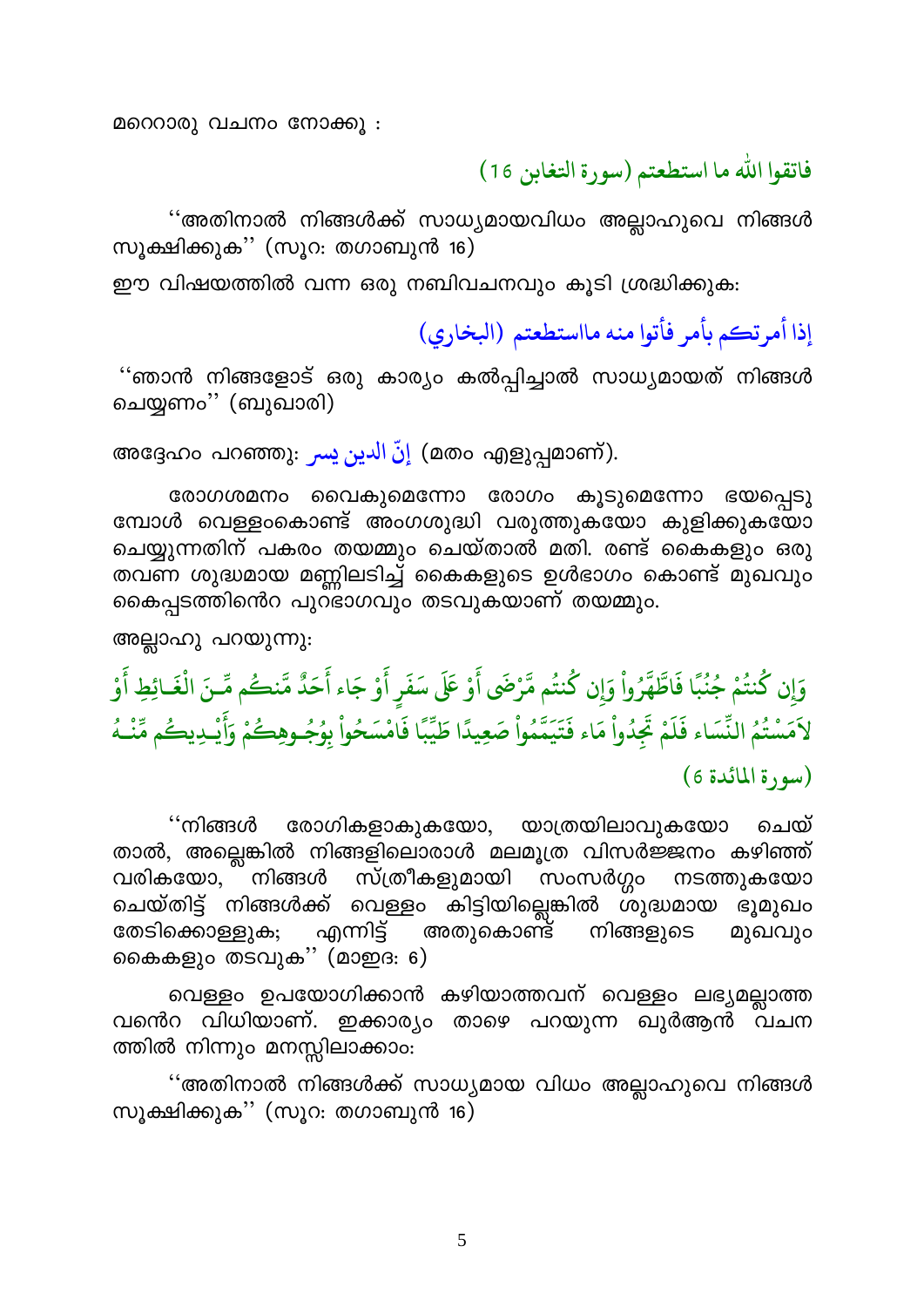അപ്രകാരം തന്നെ നബി(ﷺ), അമ്മാറുബ്നു യാസിർ(ﷺ)നോട് ''താങ്കൾക്ക് കൈകൾ പറഞ്ഞു: തന്തെ കൊണ്ട് ഇപ്രകാരം ചെയ്താൽ മതിയായിരുന്നു; എന്ന് പറഞ്ഞ്, തന്റെ കൈകൾ കൊണ്ട് ഭൂമിയിൽ ഒരു അടി അടിക്കുകയും അവകൊണ്ട് തന്റെ മുഖവും കൈപ്പടങ്ങളും തടവുകയും ചെയ്തു ''

ഭൂപ്രതലത്തിലായിരിക്കലും, ചെയ്യുന്നത് തയമ്മും ശുദ്ധമായ വുളുവിനോ/കുളിക്കോ പകരമായി തയമ്മും ചെയ്യുകയാണ് എന്ന ഉദ്ദേശ്യത്തോട് (നിയ്യത്തോട്) കൂടിയും ആയിരിക്കൽ അതിന്റെറ സ്വീകാര്യതക്ക് അനിവാര്യമാണ്. കാരണം കർമ്മങ്ങൾ സ്വീകരിക്ക പ്പെടുക നിയ്യത്തോട്കൂടി മാത്രമാണെന്ന നബിവചനം പ്രസിദ്ധമാണ്. ''നിശ്ചയം കർമ്മങ്ങൾ നിയ്യത്ത് അനുസരിച്ച് മാത്രമാണ്. എല്ലാ മനുഷ്യനും അവൻ ഉദ്ദേശിച്ചതാണ് ലഭിക്കുക്'' (ബുഖാരി)

#### ശുദ്ധീകരണത്തിന് വിവിധ അവസ്ഥകളുണ്ട്

1. തലവേദന, പല്ലുവേദന പോലെയുള്ള രോഗം ഗൗരവം കുറഞ്ഞതും വെള്ളം ഉപയോഗിക്കുന്നത് മൂർഛിക്കുമെന്നോ, കൊണ്ട് രോഗം അപകടം സംഭവിക്കുമെന്നോ, ശമനം വൈകുമെന്നോ ഭയപ്പെടാതിരി ക്കുകയും വെള്ളം ഉപയോഗിക്കുന്നതിൽ ബുദ്ധിമുട്ട് ഇല്ലാതിരിക്കു ഉപയോഗിക്കുവാൻ സാധ്യമാവുകയും ചെയ്യുന്ന വെള്ളം കയും തയമ്മും അനുവദനീയമല്ല. ചെയ്യൽ അവസ്ഥകളിൽ കാരണം അനുവദിക്കപ്പെടുന്നത് ബുദ്ധിമുട്ട് ഇല്ലാതാക്കുന്നതിനും തയമ്മും പ്രയാസപ്പെടാതിരിക്കുന്നതിനുമാണ്. അവന് ആകട്ടെ വെള്ളം ഉപയോഗിക്കൽ അതുകൊണ്ട് ലഭ്യവുമാണ്. അവൻ വെള്ളം നിർബന്ധമാണ്.

അംഗവൈകല്യം, അവയവങ്ങളുടെ  $2.$ രോഗംമൂലം മരണം, ശക്തിക്ഷയം, പുതിയ രോഗം ഉണ്ടാകൽ എന്നിങ്ങനെ ഭയപ്പെടേ ണ്ടു രോഗമാണ് എങ്കിൽ അവന് തരത്തിലുള്ള m താഴെ പറയുന്ന അടിസ്ഥാനത്തിൽ അയത്തിന്റെറ തയമ്മും ചെയ്യൽ അനുവദനീയമാണ്.

# وَلاَ تَقْتُلُواْ أَنفُسَكُمْ إِنَّ اللَّهَ كَانَ بِكُمْ رَحِيمًا (سورة النساء 29 )

കൊലപ്പെടുത്തുകയും ''നിങ്ങൾ നിങ്ങളെത്തന്നെ ചെയ്യരുത്. നിങ്ങളോട് `` കരുണയുള്ളവനാകുന്നു.'' തീർച്ചയായും അല്ലാഹു (നിസാഅ്: 29)

ചലനശേഷിയില്ലാത്ത ഉപയോഗിക്കാൻ പററാത്തവിധം വെള്ളം 3. ചെയ്യാവുന്നതാണ്. സ്വന്തമായി രോഗിക്കും തയമ്മും തയമ്മും കഴിയാത്ത വൃക്തിക്ക് മറെറാരാൾ തയമ്മും ചെയ്യാനും ചെയ്തു

6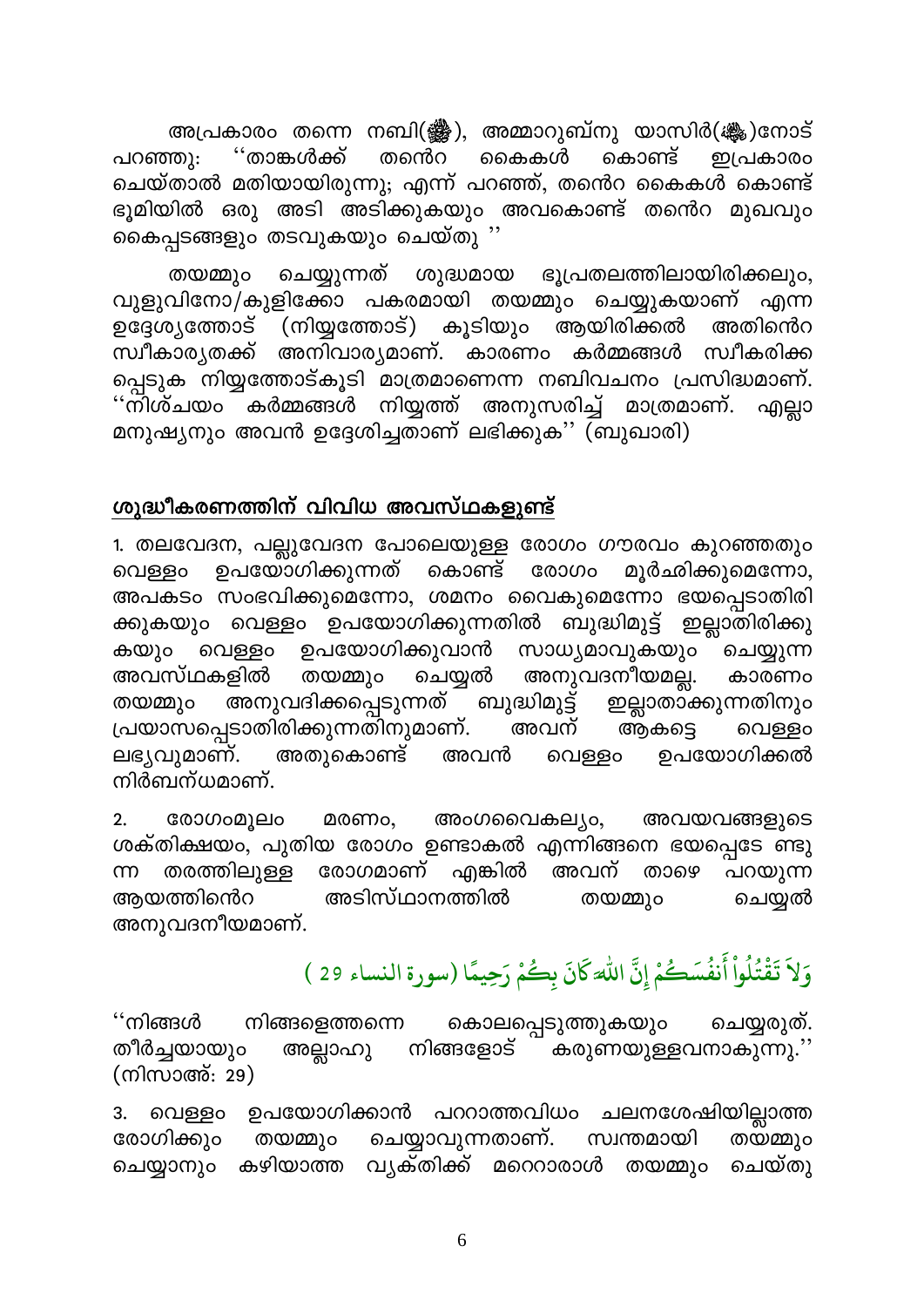കൊടുക്കേണ്ടതുമാണ്. ഇനി ശരീരവും വസ്ത്രവും വിരിപ്പുമെല്ലാം വൃത്തിയാക്കാൻ കഴിയാത്തവിധം മലിനമായതാണെങ്കിൽ അവൻ നിർവ്വഹിക്കുകയും അവസ്ഥയിൽ നമസ്കാരം അതേ തന്നെ ചെയ്യണം.

فاتقوا الله ما استطعتم (سورة التغابن 16 )

''അതിനാൽ നിങ്ങൾക്ക് സാധ്യമായ വിധം അല്ലാഹുവെ നിങ്ങൾ സൂക്ഷിക്കുക'' (സൂറ: തഗാബുൻ 16)

ശുദ്ധീകരണത്തിനോ, മാലന്യം നീക്കം ചെയ്യുവാനോ കഴിഞ്ഞി ട്ടില്ലെങ്കിലും യാതൊരവസ്ഥയിലും നമസ്കാരം സമയവും വിട്ട് പിന്തിച്ചുകൂടാത്തതാണ്.

4. ശരീരത്തിൽ മുറിവോ, പൊട്ടലോ, വ്രണമോ ഉള്ള അവസ്ഥയിൽ നിർബന്ധമാകുന്ന \_\_\_<br>അശുദ്ധിയുള്ളവൻ) (കുളി ജനാബത്ത്കാരൻ ആയാൽ അവനും മുകളിൽ പറഞ്ഞ തെളിവിന്റെ അടിസ്ഥാനത്തിൽ അനുവദനീയമാണ്. അവന് ശരീരഭാഗങ്ങൾ കഴുകാൻ തയമ്മും കഴിയുമെങ്കിൽ സാധ്യമാകുന്നത്ര കഴുകുകയും ബാക്കി ഭാഗത്തിന് തയമ്മും ചെയ്യുകയും ചെയ്യേണ്ടതാണ്.

തയമ്മുമിന് മണ്ണോ ലഭ്യമല്ലാതിരിക്കുകയോ 5. വെള്ളമോ അവ എത്തിക്കുന്നതിന് ആരെയും കാണാതിരിക്കുകയോ ചെയ്യുന്ന ഒരു വരുത്തുകയോ രോഗി അംഗശുദ്ധി ചെയ്യുകയോ തയമ്മും ചെയ്തിട്ടില്ലെങ്കിലും നിർവ്വഹിക്കൽ സമയമായൽ നമസ്കാരം നിർബന്ധമാണ്

#### فاتقوا الله ما استطعتم (سورة التغابن 16 )

''അതിനാൽ നിങ്ങൾക്ക് സാധ്യമായ വിധം അല്ലാഹുവെ നിങ്ങൾ സൂക്ഷിക്കുക'' (സൂറ: തഗാബുൻ 16)

മൂത്രവാർച്ച നിയന്ത്രിക്കാൻ കഴിയാത്ത നിലക്ക് രക്തസ്രാവം,  $6.$ കൂടെക്കൂടെ കീഴ്വായു പോകൽ തുടങ്ങിയ രോഗമുള്ളവർ ഓരോ നമസ്കാരത്തിനും ൜മയമായിക്കഴിഞ്ഞതിന്ശേഷം ശരീരവും വസ്ത്രവും കഴുകി ശുദ്ധിവരുത്തി നമസ്കരിക്കേണ്ടതാണ്. കഴിയു <sup>്</sup> നമസ്കാരത്തിനായി അവൻ പ്രത്യേകം വസ്ത്രം മെങ്കിൽ 630) കരുതുന്നതും നല്ലതാണ്.

### وما جعل عليكم في الدين من حرج (الحج 78)

''മതകാര്യത്തിൽ യാതൊരു പ്രയാസവും നിങ്ങളുടെ മേൽ അവൻ ചുമത്തിയിട്ടില്ല'' (സൂറ: ഹജ്ജ് 78)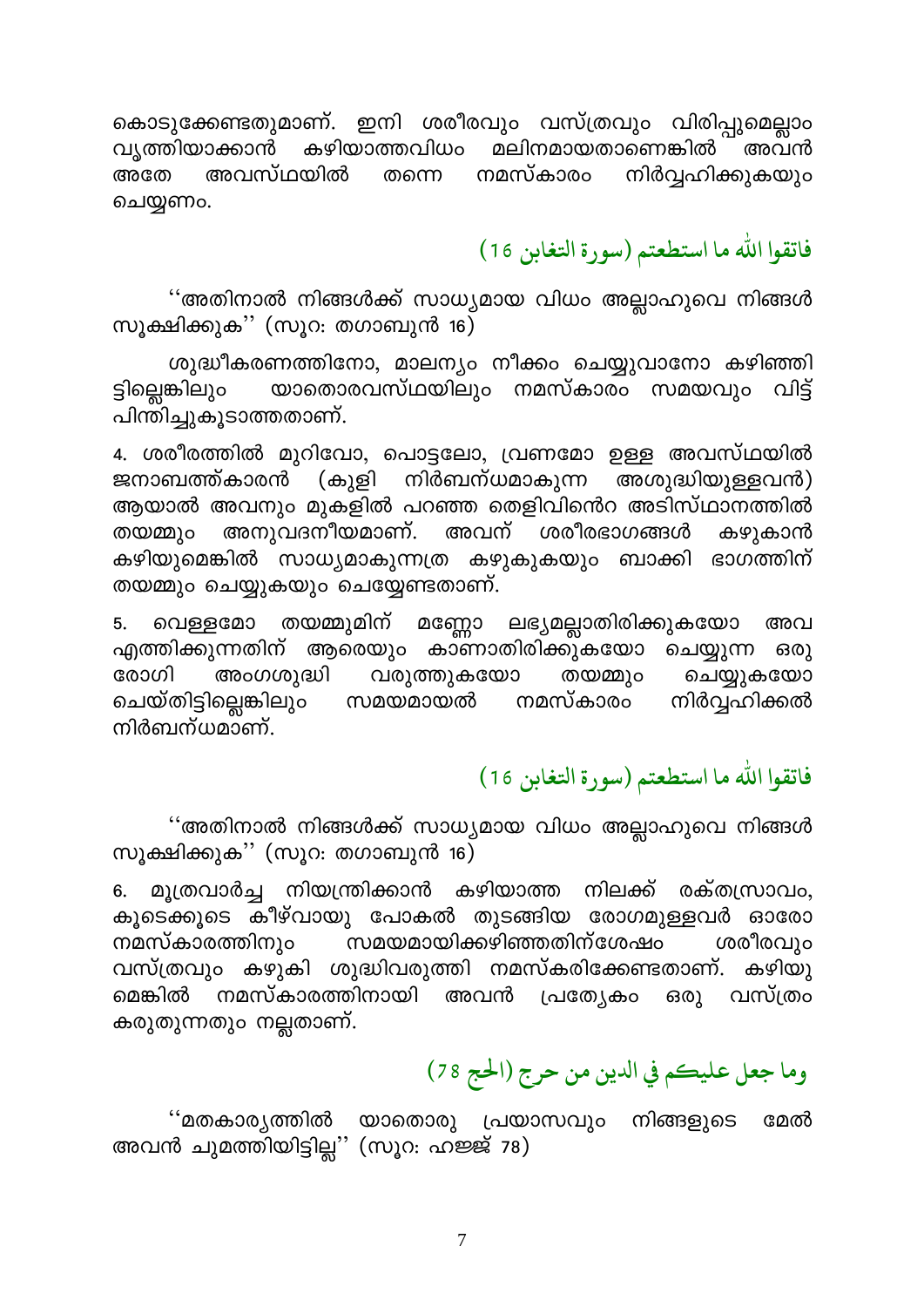## يريد الله بكم اليسر ولا يريد بكم العسر (سورة البقرة 185)

''നിങ്ങൾക്ക് വരുത്തുവാനാണ് അശ്വാസം അല്ലാഹു നിങ്ങൾക്ക് ഉദ്ദേശിക്കുന്നത്. ഞെരുക്കം ഉണ്ടാക്കാൻ അവൻ ഉദ്ദേശിക്കുന്നില്ല്'' (സൂറ അൽബഖറ: 185)

### إذا أمرتكم بأمر فأتوا منه ما استطعتم (البخاري)

''ഞാൻ നിങ്ങളോട് വല്ല കാര്യവും കൽപ്പിച്ചാൽ നിങ്ങളുടെ കഴിവ് അനുസരിച്ച് നിങ്ങളത് നിർവ്വഹിക്കുക'' (ബുഖാരി).

എന്നീ തെളിവുകൾ അതാണ് മനസ്സിലാക്കിത്തരുന്നത്. എന്നാൽ രക്തവും ശരീരത്തിലും വസ്ത്രത്തിലും നമസ്കാര മൂത്രവും സ്ഥലത്തും വ്യാപിക്കാതിരിക്കാൻ അവർ ശ്രദ്ധിക്കേണ്ടതാണ്.

ഓരോ നമസ്കാര സമയത്തിലും അവർക്ക് കഴിയാവുന്ന അത്ര നമസ്കാരങ്ങൾ നിർവ്വഹിക്കുകയും മുസ്ഹഫ് എടുത്ത് ഖുർആൻ പാരായണം നടത്തുകയും ചെയ്യാവുന്നതാണ്. എന്നാൽ ഒരു നമസ്കാ വുളു പുതുക്കേണ്ടതാണ്. അവർ വീണ്ടും കഴിഞ്ഞാൽ രസമയം അതിന് തയമ്മും ചെയ്യേണ്ടതാണ്. കഴിയാത്ത സമയമാണെങ്കിൽ പ്രവാചകൻ(ﷺ) ആർത്തവ രക്തമല്ലാത്ത രോഗസംബ കാരണം ന്ധമായ രക്തസ്രാവമുള്ള സ്ത്രീയോട് ഓരോ് നമസ്കാരത്തിനും സമയമായാൽ വുളുവുണ്ടാക്കി നമസ്കരിക്കാനാണ് കൽപ്പിച്ചത്. ഒരു നമസ്കാരത്തിന് വുളു ഉണ്ടാക്കിയ ശേഷം മൂത്രം പുറത്ത് വന്നിട്ടി <sup>്</sup> വീണ്ടും നമസ്കരി ല്ലെങ്കിൽ അവന് ആ വുളുകൊണ്ട് തന്നെ ക്ക്ുന്നതിൽ പ്രശ്നമില്ല. ഇനി വുളുവിലും കുളിയിലും കഴുകേണ്ടതായ ഭാഗത്ത് ഏതെങ്കിലും നിലക്കുള്ള ബാന്റേജ് ഉണ്ടെങ്കിൽ അത് അഴിച്ചു മാററൽ ബുദ്ധിമുണ്ടാകുമെങ്കിൽ അവർ അതിൻെറ മീതെ തടവുകയും എന്നാൽ കഴുകുകയും ചെയ്യേണ്ടതാണ്. ബാക്കി ഭാഗങ്ങൾ ബാന്റേജിന് മീതെ തടവലും അതിന് അടുത്ത ഭാഗങ്ങൾ കഴുകലും പ്രയാസമുണ്ടാക്കുമെങ്കിൽ തടവലിനും അവർ കഴുകലിനും പകരമായി തയമ്മും ചെയ്താൽ മതിയാകുന്നതാണ്.

സംഭവിക്കുകയോ, മുറിയുന്ന കാര്യങ്ങൾ വുളു വെള്ളം ഉപയോഗിക്കാൻ കഴിയുകയോ വെള്ളം ലഭ്യമാവുകയോ ചെയ്താൽ തയമ്മും ബാത്വിലാവുന്നതാണ്.

#### രോഗിയുടെ നമസ്കാരം:

നിന്ന് നമസ്കരിക്കാൻ കഴിയാത്തവന് ഇരുന്നോ, അതിനും കഴിയാത്തവന് ഖിബ്ലക്ക് മുഖം തിരിച്ച് ചെരിഞ്ഞ് കിടന്നോ നമസ്ക രിക്കണം എന്ന കാര്യത്തിൽ പണ്ഡിതന്മാർ ഏകാഭിപ്രായക്കാരാണ്. ചെരിഞ്ഞു കിടന്ന് നമസ്കരിക്കുകയാണെങ്കിൽ വലത് ഭാഗത്തേക്ക്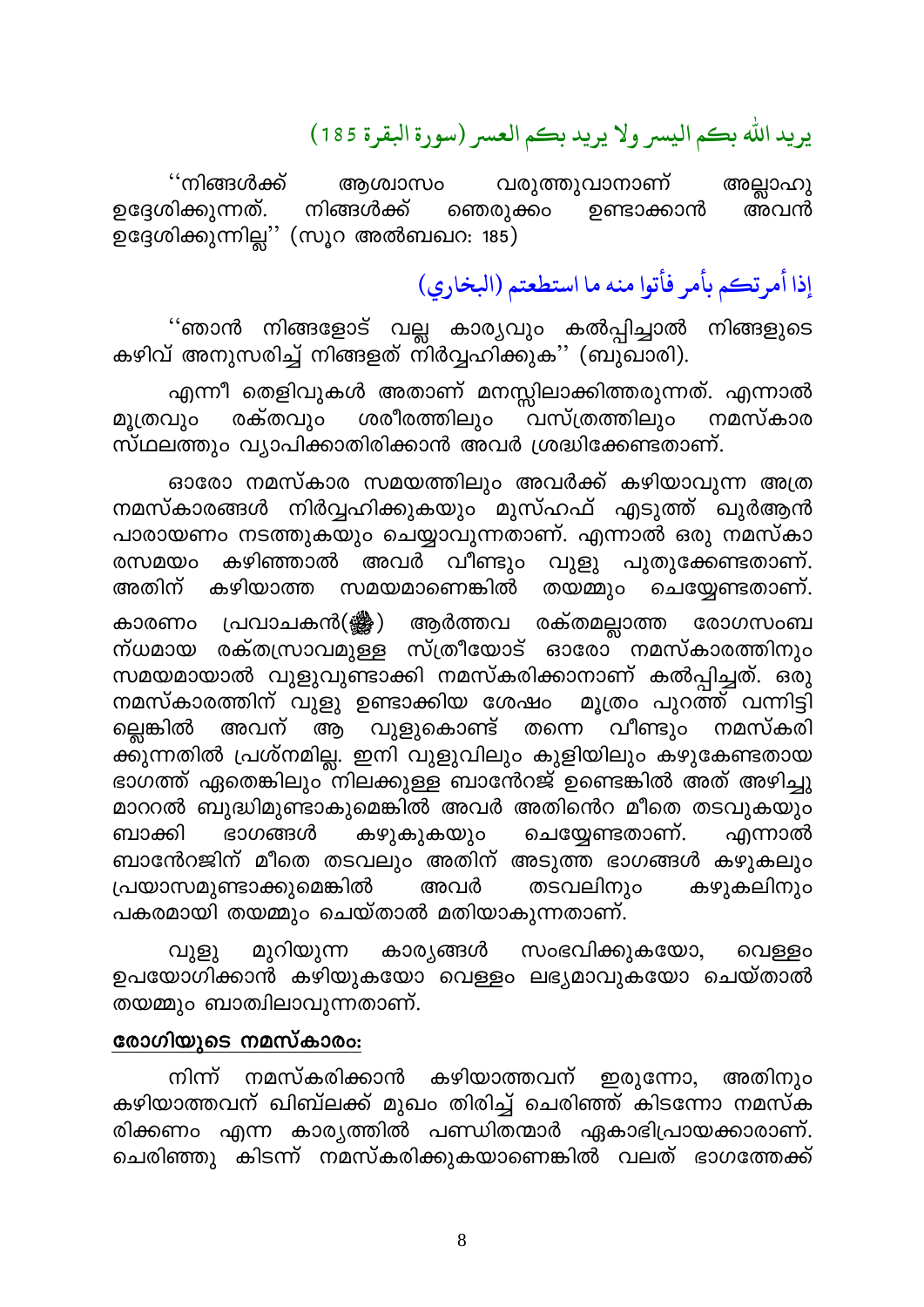ചെരിഞ്ഞും അതിനും കഴിയാത്തപ്പോൾ മലർന്ന് കിടന്നുമാണ് നമസ്കരിക്കേണ്ടത്.

ഇക്കാര്യം നബി(ﷺ) ഇംറാനുബ്നു ഹുസൈൻ(ﷺ)വിനോട് പറഞ്ഞ, താഴെ പറയുന്ന ഹദീസിലൂടെ മനസ്സിലാക്കാവുന്നതാണ്.

# صلّ قائما فإن لم تستطع فقاعدا فإن لم تستطع فعلى جنب (البخاري) وزاد النسـائي فـإن لم تستطع فمستلقيا.

''നീ നിന്ന് നമസ്കരിക്കുക, അതിന് കഴിയാതിരുന്നാൽ ഇരുന്ന് ്കഴിയാതിരുന്നാൽ അതിനും നമസ്കരിക്കുക,  $600$ ഭാഗത്തേക്ക് നമസ്കരിക്കുക.'' തിർമുദിയുടെ ചെരിഞ്ഞുകിടന്ന് (ബുഖാരി). റിപ്പോർട്ടിൽ അൽപംകൂടിയുണ്ട് ''അതിനും കഴിയാതിരുന്നാൽ മലർന്ന് കിടന്ന് (നമസ്ക രിക്കുക)'' (തിർമുദി)

ഒരാൾക്ക് നിൽക്കാൻ കഴിയും എന്നാൽ റുകൂഉം സുജൂദും എന്നത് അയാളിൽ കഴിയില്ലെങ്കിൽ നിൽക്കുക ചെയ്യാൻ നിന്ന് ഒഴിവാകുന്നില്ല. അവ്ൻ നിന്ന് നമസ്കരിക്കുകയും റുകൂഇന് പകരം ആംഗ്യം കാണിക്കുകയും ശേഷം ഇരിക്കുകയും സുജൂദിന് പകരം ആംഗ്യം കാണിക്കുകയുമാണ് ചെയ്യേണ്ടത്.

അല്ലാഹു പറയുന്നു:

### وقوموا لله قانتين (البقرة 238)

''അല്ലാഹുവിൻെറ മുന്നിൽ ഭക്തിയോടു കൂടി നിങ്ങൾ നിന്ന് നമസ്കരിക്കുക'' (അൽ ബഖറ: 238)

നിങ്ങൾ നിന്ന് നമസ്കരിക്കുക (ഹദീസ്)

#### فاتقوا الله ما استطعتم (سورة التغابن 16 )

''അതിനാൽ നിങ്ങൾക്ക് സാധ്യമായ വിധം അല്ലാഹുവെ നിങ്ങൾ സൂക്ഷിക്കുക'' (സൂറ: തഗാബുൻ 16).

ഒരു കണ്ണുരോഗിയോട് വിദഗ്ദ്ധനായ ഒരു ഡോക്ടർ നിങ്ങൾ മലർന്ന് കിടന്ന് നമസ്കരിച്ചാൽ മാത്രമേ നിങ്ങളുടെ ചികിൽ സഫല എന്ന് \_<br>പറഞ്ഞാൽ പ്രദമാവുകയുള്ളൂ; മലർന്ന് കിടന്ന് അയാൾ നമസ്കരിക്കുകയാണ് വേണ്ടത്.

സുജൂദും നിർവ്വഹിക്കാൻ കഴിയാത്തവർ ആംഗ്യം 0) <del>დ</del>ანი കാണിക്കേണ്ടതാണ്. അത്തരം സന്ദർഭങ്ങളിൽ സുജുദിൽ റുകുഇനേ ക്കാൾ അൽപം കൂടുതലായി കുനിയേണ്ടണ്ടതാണ്.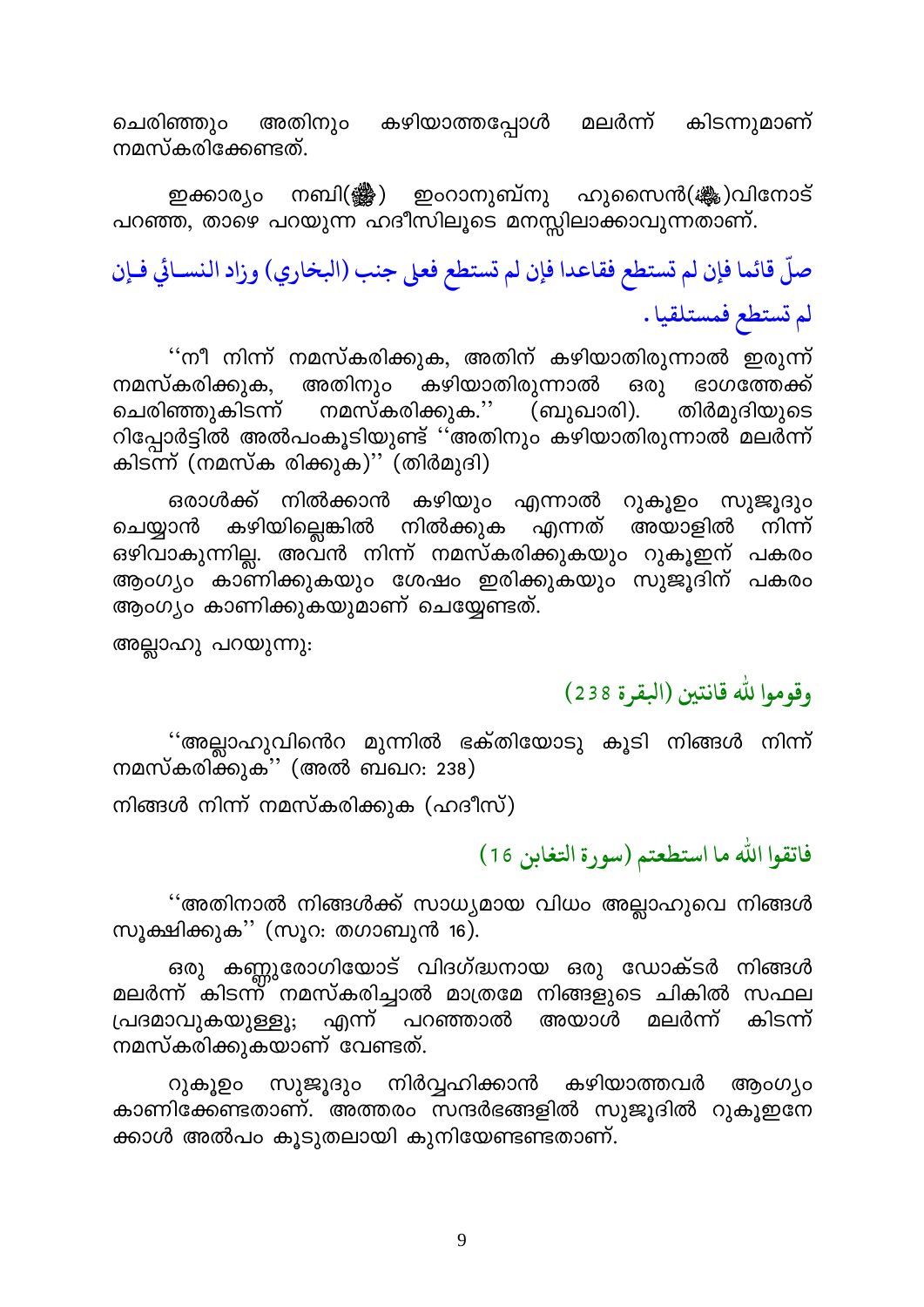സുജൂദ് മാത്രം നിർവ്വഹിക്കാൻ കഴിയാതിരിക്കുമ്പോൾ റുകൂഅ് നിർവ്വഹിച്ച് സുജൂദിന് ആംഗ്യം കാണിക്കേണ്ടതാണ്.

കഴിയാത്തവർ മുത്ക് വളക്കാൻ തന്തെറ അൽപം കഴുത്ത് മുത്ക് വള്ഞ്ഞ് വളക്കുകയാണ് ചെയ്യേണ്ടത്. ഒരാളുടെ റുകൂഅ് വനെപ്പോലെയാണ് സ്ഥിരമായി ഉള്ളതെങ്കിൽ ചെയ്യുന്ന അയാൾ റുകൂഅ് ചെയ്യുമ്പോൾ അല്പം കൂടി തന്റെ തല താഴ്ത്തുകയും ചെയ്യുമ്പോൾ അൽപാകൂടി സുജൂദ് ഁറുകൂഇനേക്കാൾ തല താഴ്ത്തുകയും ചെയ്യുകയാണ് വേണ്ടത്.

തലകുനിച്ച് പോലും നമസ്കാരം ആ൦ഗ്യാം കാണിക്കാൻ കഴിയാത്തവർ മനസ്സിൽ അത് രൂപപ്പെടുത്തണം; കാരണം ശരിയായ ബുദ്ധി നിലനിൽക്കുന്നിടത്തോളം നമസ്കാരം നിർവ്വഹിക്കണമെന്ന ബാധ്യതയിൽ നിന്നും അയാൾ ഒഴിവാകുന്നില്ല.

രോഗിക്ക് നിർവ്വഹിക്കൽ അശക്തമായിരുന്ന നിർത്തം, ഒരു റുകൂഅ്, സുജൂദ്, ആംഗ്യം കാണിക്കൽ എന്നിവയിൽ ഏതെങ്കിലും കാര്യം നമസ്കാരത്തിനിടയിൽ നിർവ്വഹിക്കാൻ കഴിയുന്ന 630) അവസ്ഥയുണ്ടായാൽ അതിലേക്ക് അവൻ മടങ്ങി ബാക്കി പൂർത്തിയാക്കട്ടെ.

രോഗമില്ലാത്ത വൃക്തിയോ രോഗിയോ നമസ്കാരം ഒരു നിർവ്വഹിക്കാതെ ഉറങ്ങിപ്പോവുക്യോ, മറക്കുകയോ ചെയ്താൽ ഉണരുന്ന സമയത്തോ ഓർമ്മവരുമ്പോഴോ അവൻ അത് നിർവ്വഹി \_<br>ക്കണം. അടുത്ത നമസ്കാരത്തിന്റെ കൂടെ നിർവ്വഹിക്കാം എന്ന് ഒരു കാരണവശാലും നമസ്കാരം അതിന്റെറ സമയത്ത് കരുതി നിർവ്വഹിക്കാതെ ഉപേക്ഷിക്കാൻ പാടില്ല.

നബി(ﷺ) പറയുന്നത് കാണുക:

من نام عن صلاة أو نسيها فليصلها متى ذكرها، لا كفَّارة لها إلاَّ ذلك. وتلا قول الله وأقـم الصلاة لذكرى(طه 14) (بخارى، مسلم)

ഉറങ്ങിപ്പോവുകയോ ''ആരെങ്കിലും നമസ്കാരത്തെത്തൊട്ട് മറക്കുകയോ ചെയ്താൽ അവന് എപ്പോഴാണോ ഓർമ്മ് വരുന്നത് അപ്പോൾ അത് നിർവ്വഹിക്കട്ടെ. അതിന് അത് നിർവ്വഹിക്കലല്ലാതെ മററ് പ്രായശ്ചിത്തമൊന്നും വേണ്ടതില്ല. ശേഷം നബി(ﷺ) 'എന്നെ ഓർമ്മിക്കാനായി നിങ്ങൾ നമസ്കാരം കൃതൃമായി നിർവ്വഹിക്കുക' എന്ന സൂറത്ത് താഹയിലെ 14ാം വചനം പാരായണം ചെയ്യുകയും ചെയ്തു'' (ബുഖാരി, മുസ്ലിം)

കാരണവശാലും ഒരാൾക്ക് നമസ്കാരം ഉപേക്ഷി യാതൊരു അനുവദിക്കുന്നില്ല. ഒരാൾ രോഗിയാകുമ്പോൾ ക്കാൻ ഇസ്ലാം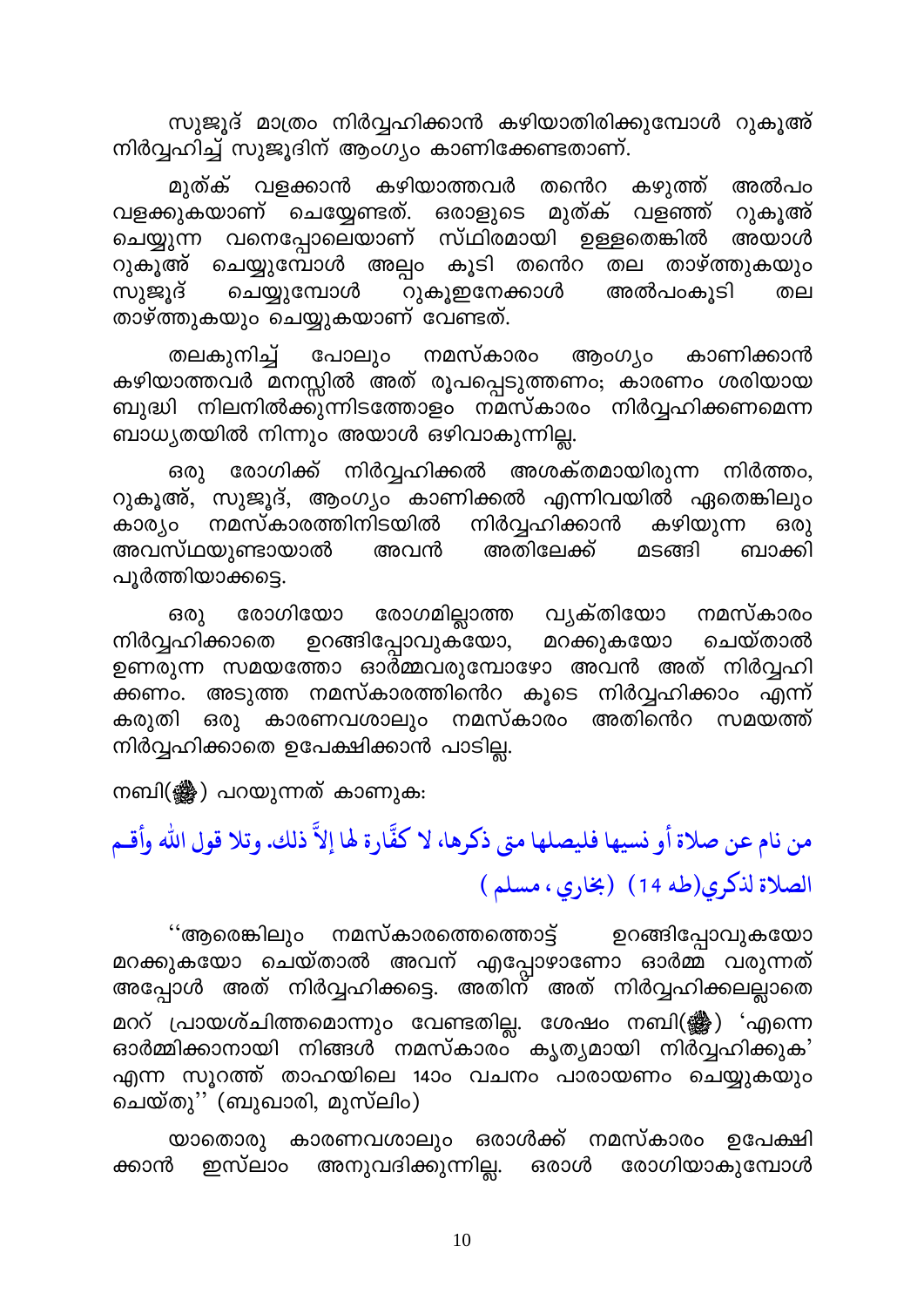നമസ്കാരം ആരോഗ്യ അവസ്ഥയിൽ ഉള്ളതിനേക്കാൾ ശ്രദ്ധയോടെ നിർവ്വഹിക്കാൻ പരിശ്രമിക്കുകയാണ് വേണ്ടത്. രോഗാവസ്ഥയിലും തന്റെ ബുദ്ധിക്ക് തകരാറില്ലാത്തപ്പോഴെല്ലാം അത് തനിക്ക് കഴിയുന്ന നിർവ്വഹിക്കുകതന്നെ ചെയ്യണം. ഓർമ്മയോടുകൂടി ഒരാൾ വിധം അത് ഉപേക്ഷിച്ചാൽ അയാൾ കുററക്കാരനാണ്. തന്നെയുമല്ല അവൻ കാഫിറായിത്തിരുമെന്നാണ് പണ്ഡിതന്മാർ പറയുന്ന താഴെ നബി വചനങ്ങൾ ഉദ്ധരിച്ചുകൊണ്ട് പറയുന്നത്.

## العَهْدُ الَّذِي بَيْنَنَا وَبَيْنَهُمْ الصَّلاَّةُ فَمَنْ تَرَكَّهَا فَقَدْ كَفَرٍ (مسلم)

അവർക്കും ഇടയിലുള്ള കരാർ നമസ്കാരമാണ് ''നമുക്കും വല്ലവനും അത് ഉപേക്ഷിച്ചാൽ തീർച്ചയായും അവൻ കാഫിറായി ക്കഴിഞ്ഞു.'' (മുസ്ലിം)

## رَاْسُ الأَمْرِ الإسلاَمُ وَعَمُودُهُ الصلاَةُ وَذِرْوَةُ سِنَامِهِ الْجِهَادُ فِي سَبِيلِ اللهِ (مسلم)

''കാര്യങ്ങളുടെ ശീർഷം ഇസ്ലാമാണ് അതിൻെറ നെടുംതുൺ നമസ്കാരമാണ്. അതിനെറെ പൂഞ്ഞയുടെ ഉന്നതഭാഗം അല്ലാഹു വിൻെറ മാർഗ്ഗത്തിലെ ധർമ്മസമരവുമാണ്'' (മുസ്ലിം)

## بينَ الرَّجُلِ وبَيْنَ الشِّرْكِ وَالْكُفْرِتَرْكُ الصلاةِ (مسلم)

''ഒരാളുടേയും ശിർക്കിന്റേറയും കുഫ്റിൻേറയും ഇടയിലുള്ള വിവേചനം നമസ്കാരം ഉപേക്ഷിക്കലാണ്''(മുസ്ലിം)

നമസ്കാരവിഷയത്തിലുള്ള ആയത്തുകളും ഹദീസുകളും മേൽ പറയപ്പെട്ട അഭിപ്രായം തന്നെയാണ് മനസ്സിലാക്കിത്തരുന്നത്.

ഇനി ഒരാൾക്ക് ഓരോ നമസ്കാരവും അതാതിന്റെ സമയത്ത് നിർവ്വഹിക്കാൻ അശക്തമായാൽ അയാൾക്ക് രണ്ട് നമസ്കാരങ്ങൾ മുന്തിച്ചോ ഒന്നിൻെറ ഏതെങ്കിലും സമയത്ത് പിന്തിച്ചോ ജംഅ് (ഒരുമിച്ച് ചേർത്ത്) നിർവ്വഹിക്കാവുന്നതാണ്. അങ്ങിനെ ചെയ്ത് നിർവ്വഹിക്കു മ്പോൾ ളുഹറും അസ്വറും തമ്മിലും മഗ്രിബും ഇശാഉം തമ്മിലും മാത്രമേ ജംഅ് ആക്കുവാൻ അനുവാദമുള്ളൂ. സുബ്ഹി അതിൻെറ സമയത്ത് തന്നെ നിർവ്വഹിക്കുകയും ചെയ്യണം. കാരണം സുബ്ഹിയുടെ സമയം മുമ്പുള്ളതിൽ അതിന്റെറ നിന്നും ശേഷമുള്ളതിൽ നിന്നും വേറിട്ട് നിൽക്കുന്നതാണ്.

രോഗികൾക്കും എല്ലാ അല്ലാഹു അവരുടെ രോഗങ്ങൾ ശിഫയാക്കിക്കൊടുക്കുകയും അവരുടെ പാപങ്ങൾ പൊറുത്തു കൊടുക്കുകയും ചെയ്യുമാറാകട്ടെ. നമുക്കും അവർക്കും നാഥന്റെറ അനുഗ്രഹവും സൗഖ്യവും അല്ലാഹു ഇഹത്തിലും പരത്തിലും നൽകി അനുഗ്രഹിക്കുമാറാകടെ (ആമീൻ).